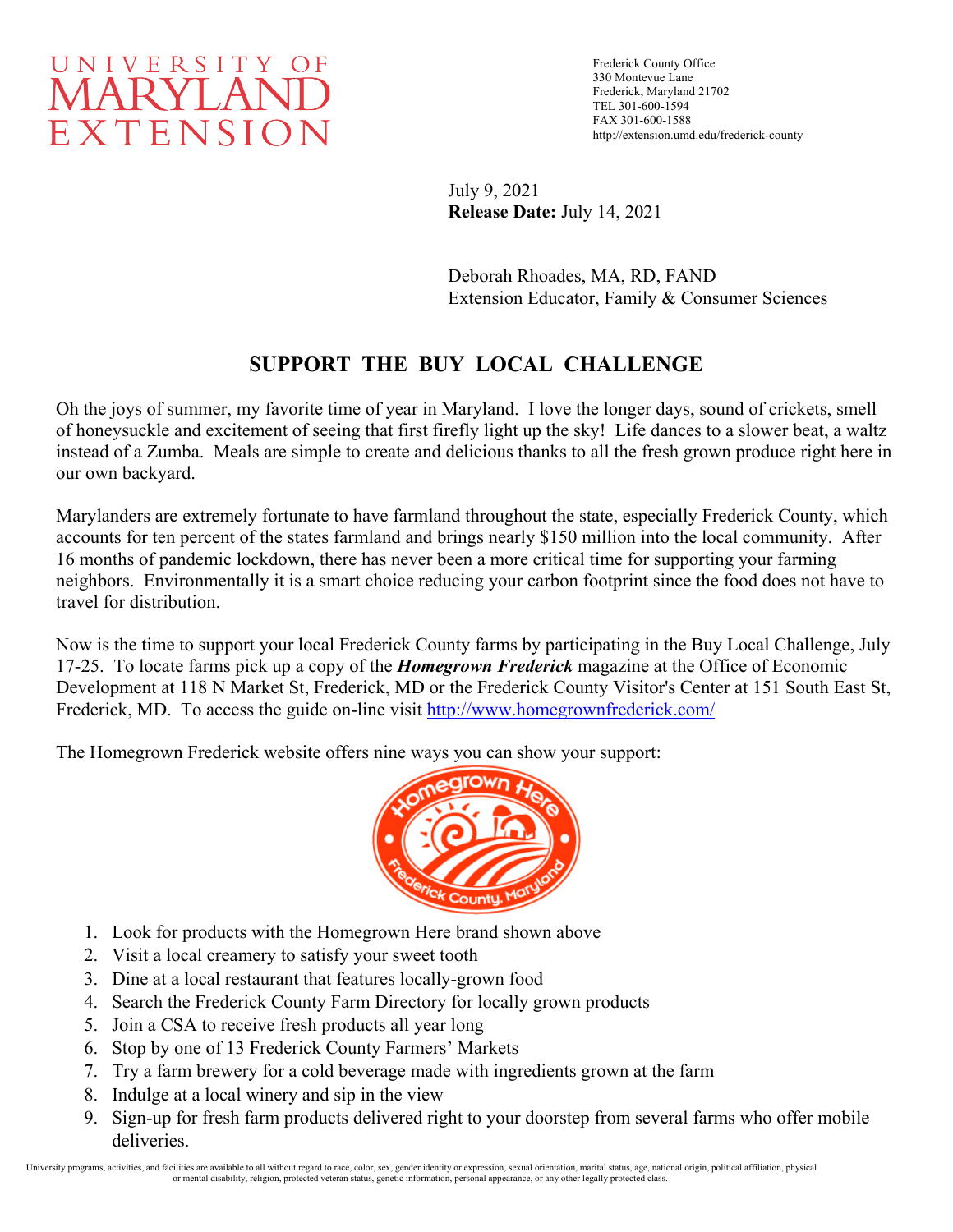The downtown Frederick library will sponsor a virtual educational program for adults, "Celebrate Local Foods," on Wednesday, July 21 from 1-1:30pm on Facebook, follow the below link for information: https://frederick.librarycalendar.com/events/virtual-program-celebrate-local-foods

Join me for the program, filmed in the Children's garden at the University of Maryland Extension Frederick County Office, to learn about sustainable foods that are fresh, seasonal and grown close to home.

Enjoy these two of 15 Maryland sourced recipes from the 2020 Buy Local Challenge Celebration Recipe Book by Southern Maryland Agricultural Development Commission (SMADC). Permission received to use the following recipes.

## **FRIED GREEN TOMATOES WITH A SUMMER CORN CUCUMBER WATERMELON SALAD, Luke Parvis, Baltimore City, Prep Time 40 Minutes, Serves 8**

4 large green tomatoes, sliced 1/2-inch thick 2 cups buttermilk 1 cup flour 1 cup corn meal 1 quart vegetable oil for frying 1 teaspoon lemon juice 1 tablespoon olive oil 1 tablespoon basil, julienned 1 tablespoon mint, julienned 1/2 cup watermelon, diced 1/4 cup cucumber, diced 1/4 cup corn



Place flour and cornmeal on separate plates. Add a pinch of salt and pepper to both, mix. Put buttermilk in bowl. Coat tomato in flour mix. Dip in buttermilk. Coat again in cornmeal.

Pour approximately 1/2 inch oil into skillet. Over medium heat, fry tomatoes in pan until one side is golden brown. Flip and fry on other side. Drain on paper towels.

Shuck corn and put on hot grill, rotating until slightly charred. Cut corn off cob.

In separate bowl mix corn, watermelon, cucumber, mint, basil, olive oil, and lemon juice. Salt and pepper to taste.

Arrange fried green tomatoes on a plate layering them and top with summer salad.

## **MARYLAND CRAB IMPERIAL Ellynne Davis, St. Mary's County, Prep Tip 60 Minutes, Serves 4**

1 pound Maryland lump crab

- 1 green bell pepper: 3 tablespoons chopped, remainder thinly sliced
- 1 red bell pepper: 3 tablespoons chopped, remainder thinly sliced

1 small white onion, finely chopped

1 garlic clove, minced